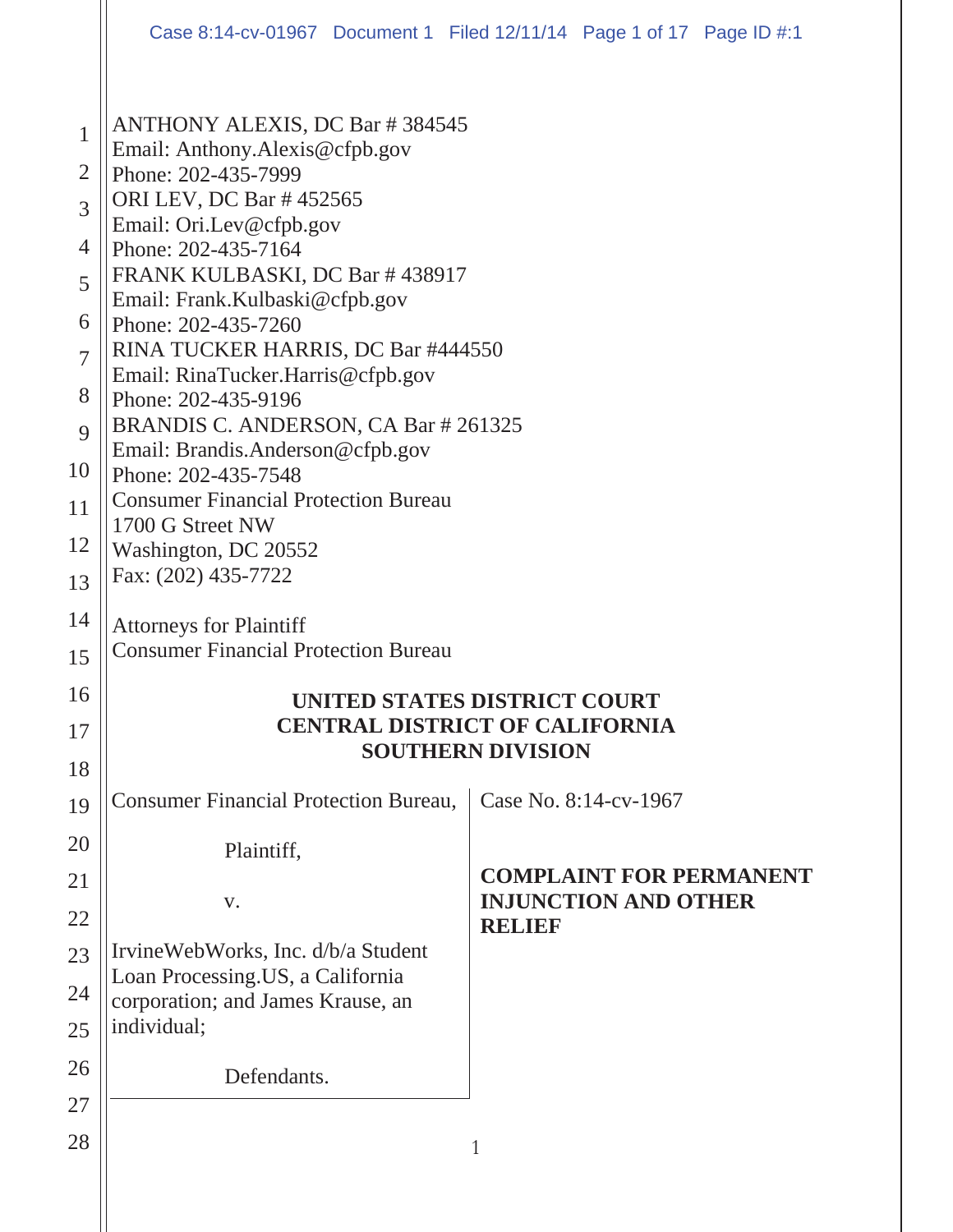The Consumer Financial Protection Bureau ("Bureau") alleges the following against IrvineWebWorks, Inc. d/b/a Student Loan Processing.US and James Krause (collectively, "Defendants"):

## **JURISDICTION AND VENUE**

1. This Court has subject-matter jurisdiction over this action because it is "brought under Federal consumer financial law," 12 U.S.C. § 5565(a)(1), presents a federal question, 28 U.S.C. § 1331, and is brought by an agency of the United States, 28 U.S.C. § 1345.

2. Venue is proper in this district because Defendants are located, reside, and do business in this district, and because a substantial part of the events or omissions giving rise to the claims occurred in this district. 28 U.S.C. § 1391(b); 12 U.S.C. § 5564(f).

## **INTRODUCTION**

3. The Bureau brings this action under the Consumer Financial Protection Act of 2010 ("CFPA"), 12 U.S.C. §§ 5531, 5536(a), 5564, 5565, and the Telemarketing and Consumer Fraud and Abuse Prevention Act, 15 U.S.C. §§ 6102(c)(2) , 6105(d), and its implementing regulation, the Telemarketing Sales Rule ("TSR"), 16 C.F.R. part 310, based on misrepresentations connected to the Defendants' marketing and sale of student loan debt relief services and the charging of advance fees. The Bureau seeks to obtain permanent injunctive relief, civil money penalties, and other relief as set forth below.

## **PLAINTIFF**

4. The Bureau is an independent agency of the United States charged with regulating the offering and provision of consumer financial products and services under Federal consumer financial laws, including the CFPA and the TSR. 12 U.S.C. §§ 5481(14), 5491(a), 5531(a); 15 U.S.C. § 6105(d). The Bureau has

1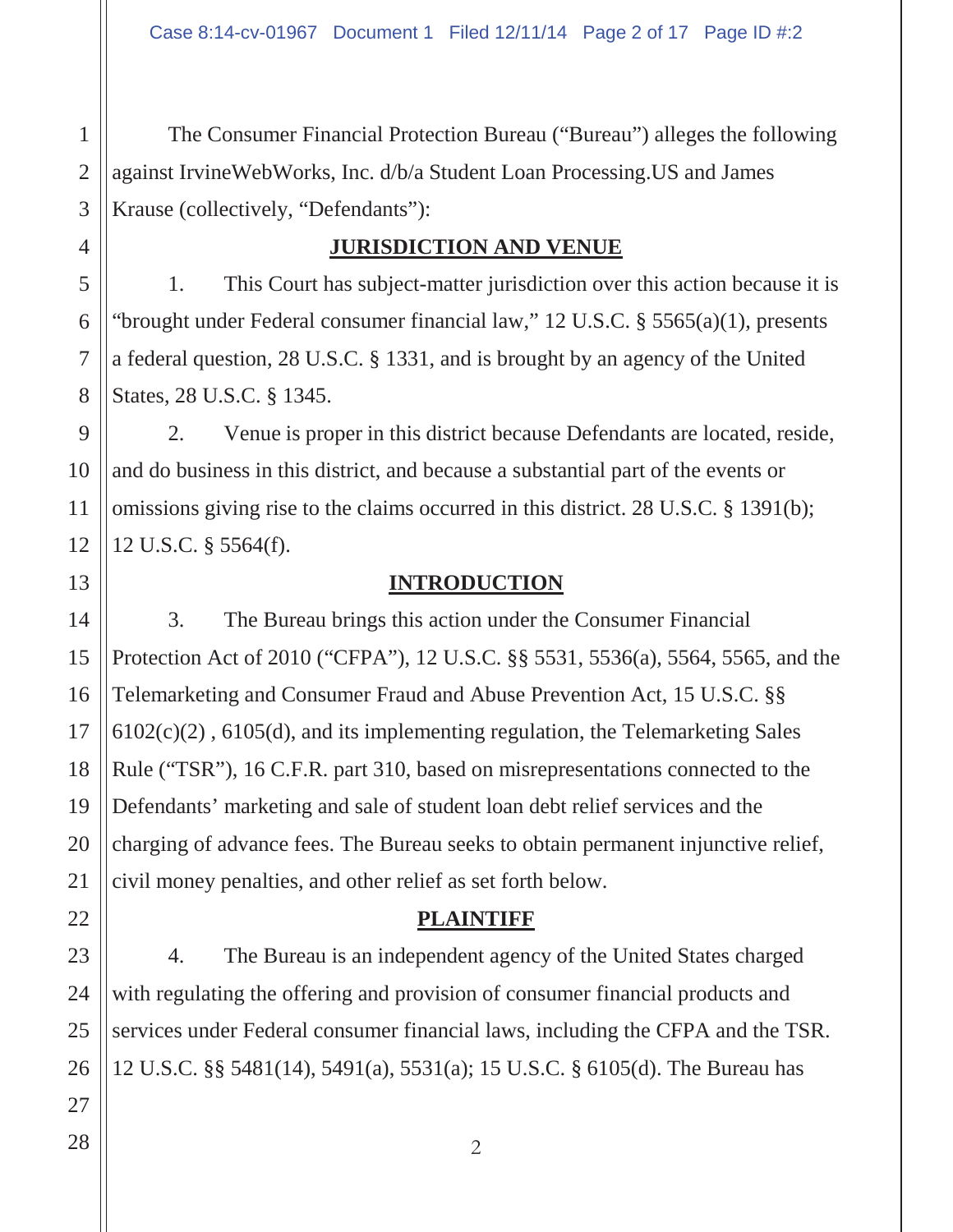independent litigating authority to enforce Federal consumer financial laws. 12 U.S.C. §§ 5564(a), (b); 15 U.S.C. § 6105(d).

#### **DEFENDANTS**

5. Defendant IrvineWebWorks, Inc. d/b/a Student Loan Processing.US ("Student Loan Processing.US") is a California corporation headquartered at 42 South Peak Drive in Laguna Nigel, California. Student Loan Processing.US maintains an office in Lake Forest, California and Dallas, Texas. Founded in May 2011, Student Loan Processing.US provides, or purports to provide, advice and assistance to student loan borrowers applying for U.S. Department of Education federal student loan repayment programs, including Direct Consolidation Loans and the Income-Based Repayment Plan. These services are "financial advisory services" to assist borrowers with student loan debt management, which are consumer financial services under the CFPA. 12 U.S.C. § 5481(15)(A)(viii); 5481(5). Student Loan Processing.US is therefore a "covered person" under the CFPA. 12 U.S.C. § 5481(6).

6. Defendant James Krause is the founder, president, and sole owner of Student Loan Processing.US. Krause has substantial managerial responsibility for and daily control over the operations of Student Loan Processing.US, including sales, onboarding, training, communications, compliance, as well as Student Loan Processing.US's policies and procedures. Krause is therefore a "related person" under the CFPA, and is a "covered person" under the CFPA. 12 U.S.C. § 5481(25)(C)(i).

## **FACTS**

#### **U.S. Department of Education Repayment Programs**

7. The U.S. Department of Education offers numerous repayment plans to eligible borrowers with federal student loans, which are designed to help borrowers manage their student loan debt and make repayment of student loans

3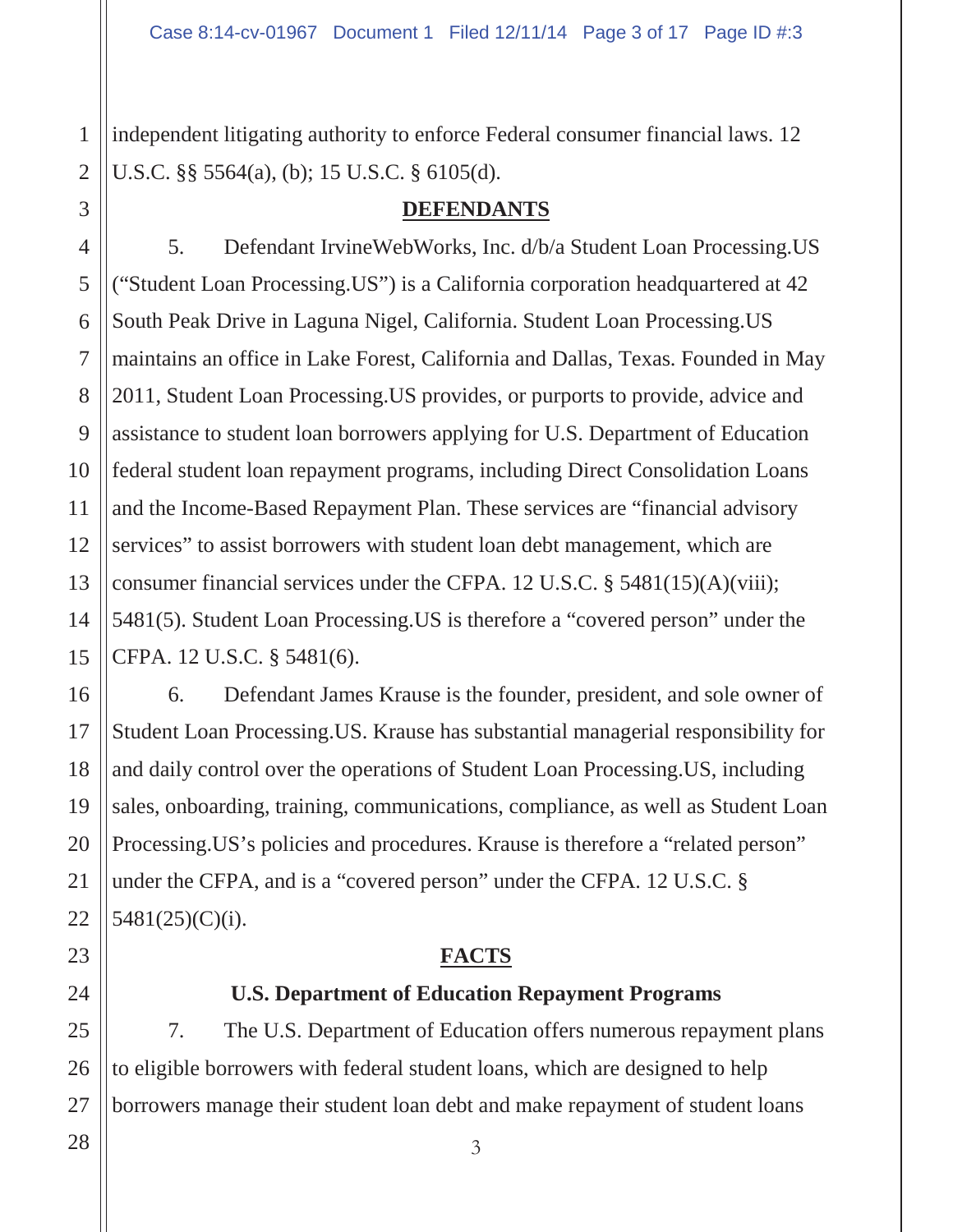more affordable. These plans include its Graduated Repayment Plan, Income-Based Repayment Plan, and Pay As You Earn Repayment Plan. The amount the borrower will pay and the repayment term can vary depending on the repayment plan in which the borrower enrolls.

8. To access certain repayment plans, some borrowers will first combine their multiple eligible federal student loans into a single Direct Consolidation Loan. Eligible borrowers can apply electronically for a Direct Consolidation Loan through the U.S. Department of Education's website at www.StudentLoans.gov or by mailing a completed paper application to the U.S. Department of Education.

9. The U.S. Department of Education does not charge borrowers any fee to apply for a Direct Consolidation Loan or any U.S. Department of Education repayment plan or program.

13

14

15

16

17

18

19

20

21

22

23

24

25

1

2

3

4

5

6

7

8

9

10

11

12

#### **Defendants' Student Loan Debt Relief Services**

10. Since at least July 2011 through the present (the "relevant time period"), Defendants have marketed and advertised for-cost services to advise and assist student loan borrowers applying for U.S. Department of Education federal student loan repayment programs, including the Income-Based Repayment Program, and Direct Consolidation Loans.

11. Claiming to be a "consultation service" that works with the U.S. Department of Education, Defendants claimed to offer borrowers an "affordable way to make [their] Federal Student Loan debt more flexible and easy to manage." Defendants also claimed to "work directly with your lenders, consolidate your Federal Student Loan with the Department of Education, and help you obtain one LOW monthly payment to save you thousands of dollars."

12. In exchange for an upfront enrollment fee and recurring monthly fee, Student Loan Processing.US, under the direction and control of Krause, purported to perform a variety of student loan debt relief services for its customers. Those

4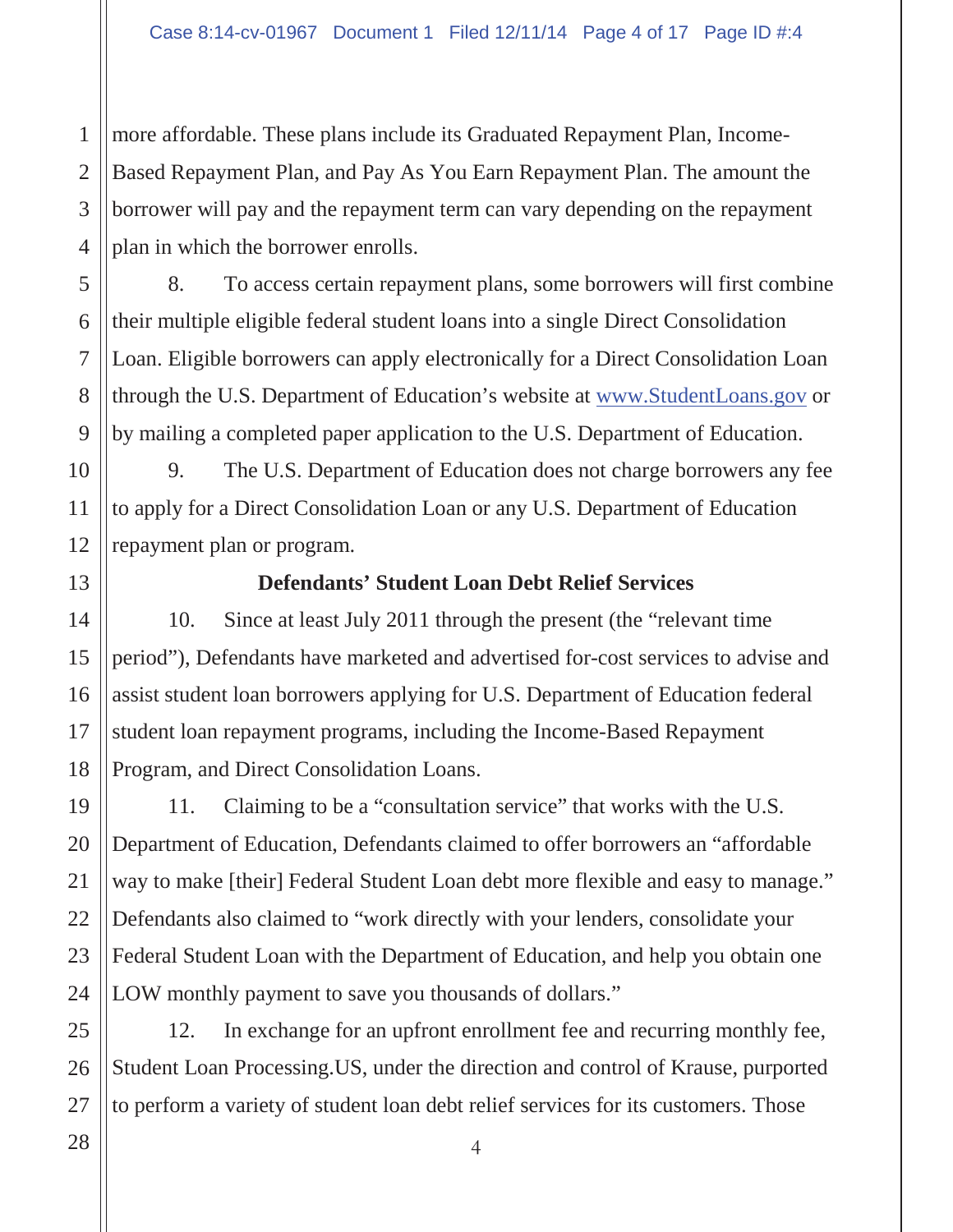services included helping borrowers identify the various U.S. Department of Education repayment plans for which the borrowers qualify, helping borrowers prepare and complete their application for a Direct Consolidation Loan, assisting borrowers to "correct" any errors made by the U.S. Department of Education in processing the borrower's enrollment in a repayment plan, and complying with annual recertification programs and/or helping borrowers identify more favorable repayment programs in the event that the borrower's circumstances have changed, thereby making the borrower eligible for other repayment programs.

13. The enrollment fee charged by Defendants for their services amounted to the greater of 1% of the borrower's federal student loan balance or \$250.

14. Defendants also charged consumers a recurring monthly fee. The "Monthly Maintenance Fee" was generally \$39 per month and was charged for the entire repayment term of the borrower's federal student loan. The \$39 fee, however, was predicated on the borrower paying said fee via automatic debit. If the consumer refused to provide their financial institution account information for automatic debits, Defendants charged the customer an additional \$15 per month, making the recurring monthly fee \$54 per month.

**The Marketing and Advertising of Defendants' Debt Relief Services**

15. Defendants operated at least three active URLs to advertise their student loan debt relief services, all of which contain either an ".us" or ".org" suffix: www.studentloanprocessing.us, www.slpus.org, and www.studentloanprocessing.org. Defendants also operated several social media websites including pages and accounts on Facebook, LinkedIn, Tumblr, and Twitter.

16. Throughout the relevant time period, Defendants primarily relied on a direct mailer and outbound telemarketing to attract consumers. Some consumers learned about Student Loan Processing.US through website submissions or

1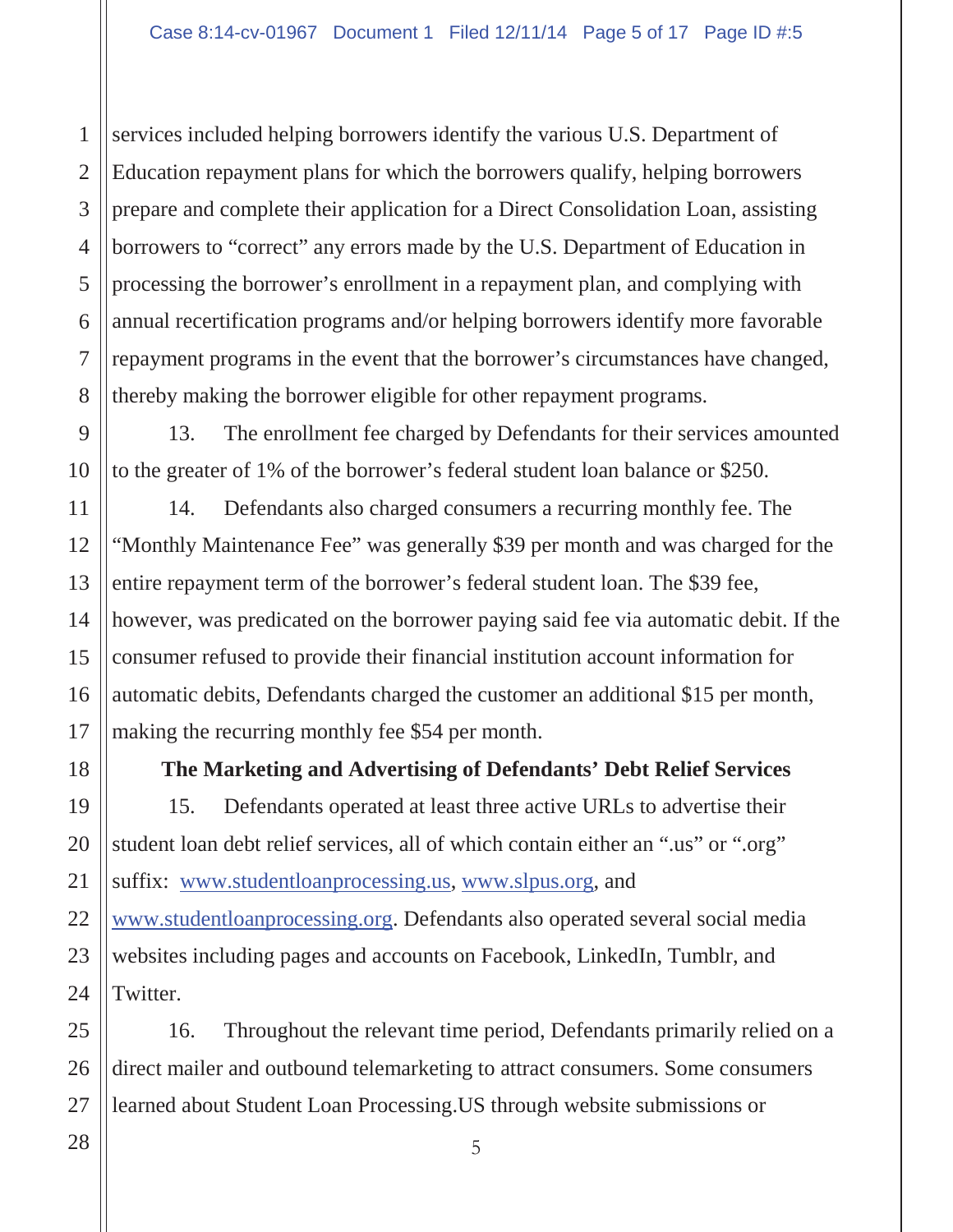1 customer referrals, although it is estimated that less than 10% of customers learned about Defendants through those two channels.

17. Aside from a few non-material changes, the outside of the bi-fold direct mailer used by the Defendants during the relevant period generally appeared as displayed below, and included the words "Official Business" in bold font, a citation to 18 U.S.C. §§ 1702 *et seq.*, a bald-eagle stamp, and the logo of Student Loan Processing.US (which changed during the relevant time period, as discussed infra).



**OFFICIAL BUSINESS** STUDENT LOAN PROCESSING. US 25381 Commercentre, Suite 250 Lake Forest, CA 92630



25381 Commercentre Dr Ste 250 Lake Forest, CA 92630-8882 երի պել երկրիկիների կախությունների հ

00 Fine or 5 Yrs. Imprisonment oth for any person who interferes with or obstructs delivery of this letter or otherwise violates -United States Code 1702 et seq

18. Inside the Defendants' mailer, displayed in Paragraph 17 above, language stated that Student Loan Processing.US "work[s] with the Department of Education to consolidate all your existing Federally Insured Student Loans." The mailer also purported to highlight "new" federal student loan benefits, which include lower monthly payments, lower interest rates, forgiveness programs, and increased monthly cash flow. Touting the "easy qualification process," the direct mailer used by Defendants during the relevant time period directed the borrower to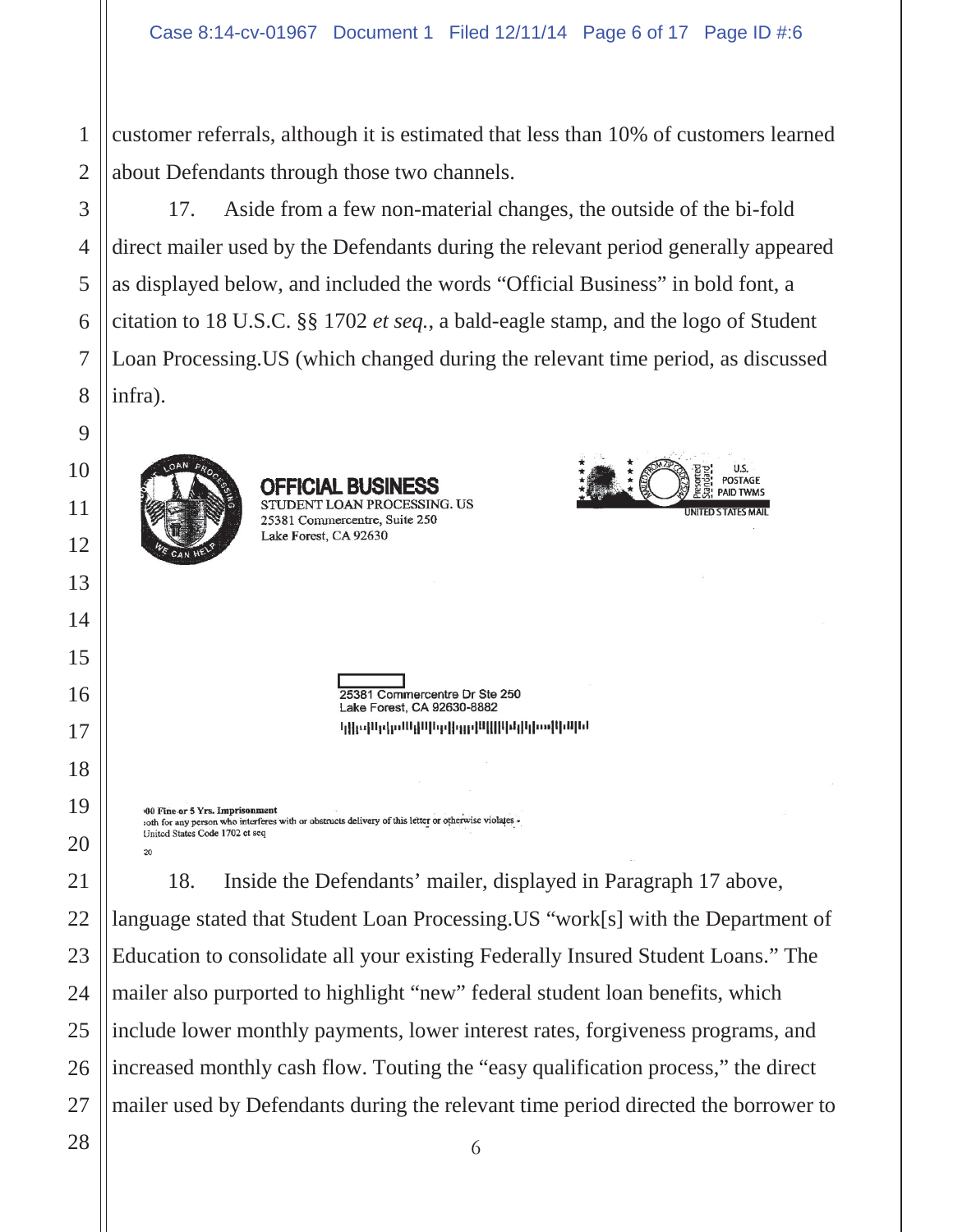1 call Defendants' toll-free number before their next payment due date to "receive [their] federal benefits."

#### **Defendants' Enrollment Process and Advance Fee Collection**

19. Consumers who contacted Defendants in response to an outbound call, the Defendants' mailer, or any other recruitment channel spoke with a selfproclaimed "Student Loan Specialist" for enrollment with Student Loan Processing.US.

20. The enrollment calls typically began with staff at Student Loan Processing.US telling the consumer that they were "prequalified" for certain federal student loan repayment and forgiveness programs. During the call, the "specialists" directed the consumer to divulge their confidential 4-digit PIN information for the U.S. Department of Education's National Student Loan Data System, collected information about the borrower's federal student loan balances and annual income, and then quoted the new expected federal student loan monthly payment amount for borrowers who enroll.

21. Defendants then gathered banking information from the borrower for payment of the enrollment fee, which was generally collected from the consumer's debit/credit card or bank account during the initial enrollment call. If a consumer needed to schedule payment of the enrollment fee or to break the enrollment fee into more than one payment, Defendants' employees were directed to ask the consumer about the frequency with which they were paid, as well as their next expected payday, in order to schedule the enrollment fee payment around that date.

22. During the relevant time period, Defendants requested and received millions of dollars in enrollment fees from consumers seeking student loan debt relief services.

23. Full payment of the enrollment fee was required before Defendants mailed the application for the Direct Consolidation Loan to the consumer, and as a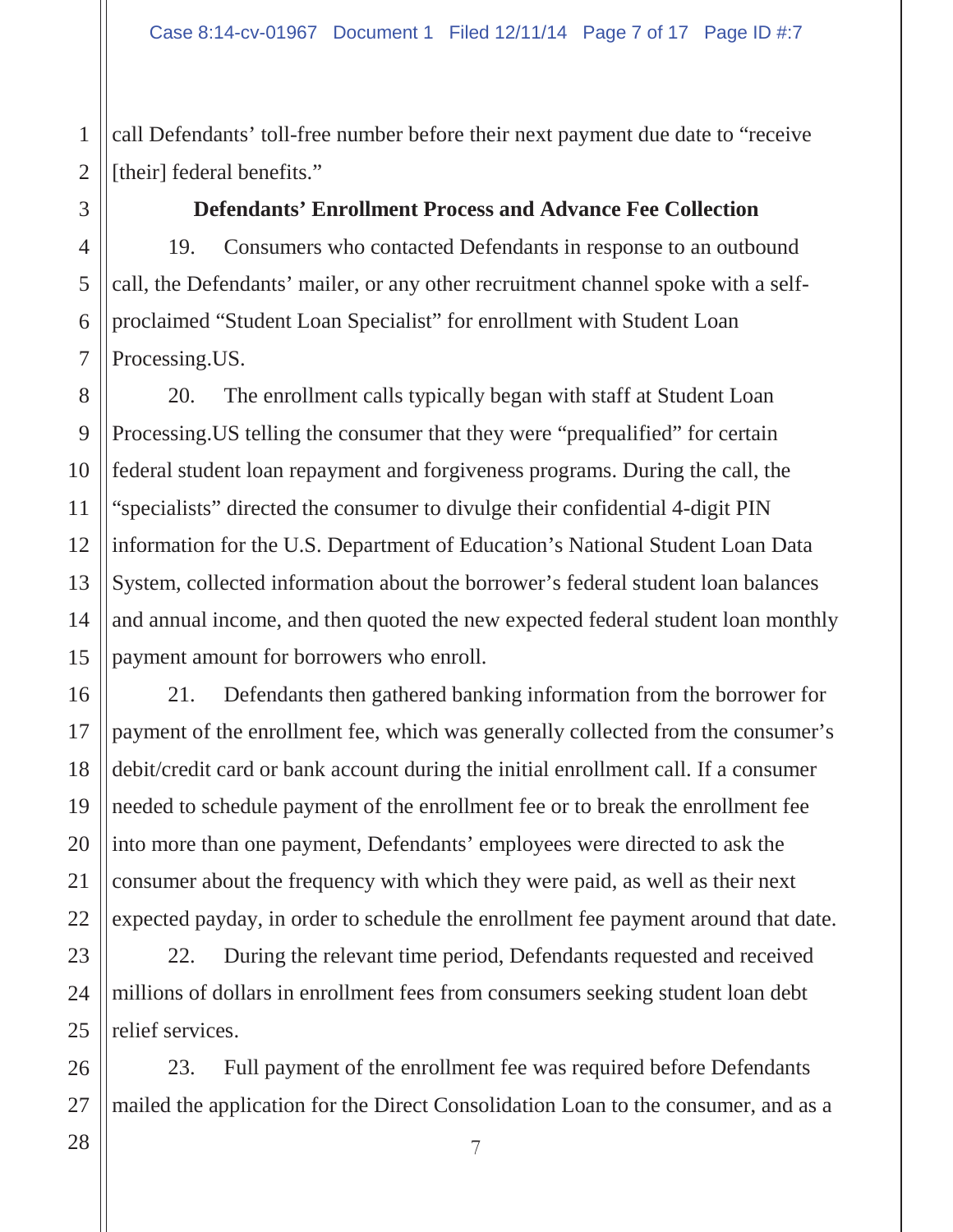result, well before the U.S. Department of Education modified or altered any of the repayment terms of the consumer's federal student loans.

24. All the terms of the contractual relationship between Defendants and the consumers, including payment terms, were set forth in a written agreement between the two parties, which was generally transmitted to the consumer via email towards the end of the enrollment call. Consumers were required to execute the agreement with the Defendants to complete enrollment with Student Loan Processing.US. The agreement remains in effect until the consumer's federal student loans are "paid in full" or "discharged due to [the consumer] qualifying for a federal discharge."

25. Enrollment for any and all of the services offered by Student Loan Processing.US was done over the phone, and there was no option for face-to-face enrollment.

# **Defendants' Misrepresentations about an Affiliation with the U.S. Department of Education**

26. Throughout the relevant time period, Defendants misrepresented to consumers, directly or by implication, that they were agents of the U.S. Department of Education or were affiliated with that agency in some capacity.

27. In truth and in fact, Defendants are not currently, nor have they ever been, affiliated with, endorsed by, or sponsored by the U.S. Department of Education.

28. As described above in Paragraphs 17 and 18, throughout the relevant time period, Defendants used a bi-fold direct mailer to solicit customers, which included the words "Official Business" in bold font, a citation to 18 U.S.C. §§ 1702 *et seq.*, a bald-eagle stamp, and the logo of Student Loan Processing.US on the mailer's exterior. Inside the mailer, language stated that Student Loan Processing.US "work[s] with the Department of Education to consolidate all your

8

1

2

3

4

5

6

7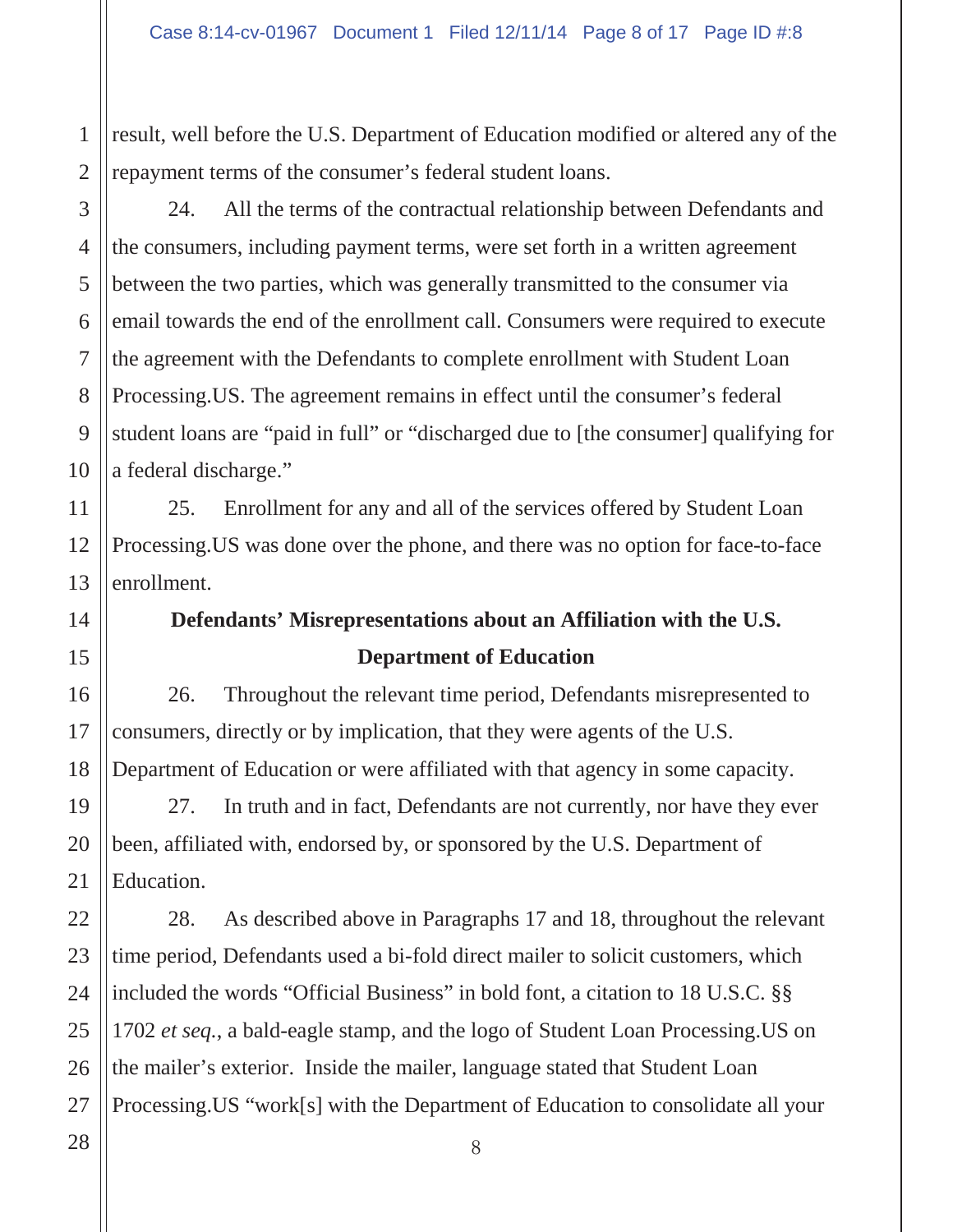existing Federally Insured Student Loans" without any disclaimer that Defendants had no affiliation with the U.S. Department of Education.

29. Until at least late August 2012, Defendants' website, accessible at www.studentloanprocessing.us, stated that Student Loan Processing.US "work[ed] together with the Department of Education!" with no disclaimer that Defendants were not, nor ever were, affiliated with the U.S. Department of Education.

30. On August 27, 2012, the U.S. Department of Education sent Defendants a letter concerning Defendants' use of a misleading seal and certain misrepresentations on Defendants' website. In that letter, the U.S. Department of Education requested that Defendants make changes to their website and insisted that a disclaimer be placed on the homepage.

31. From approximately September 2012 until sometime in 2014, Defendants included disclaimer language in small font at the bottom of their website homepage stating that Student Loan Processing.US was not affiliated with the U.S. Department of Education. The language, however, was not conspicuous. In 2014, the disclaimer language was moved to the "Frequently Asked Questions" section of the website.

32. Until approximately September 2012, the logo for Student Loan Processing.US (image on the left below) shared several similarities with the U.S. Department of Education seal (image on the right below), including the outer spherical gold border, inner spherical gold border, tree "growing" from a base, and medium blue shading between the borders with white text.



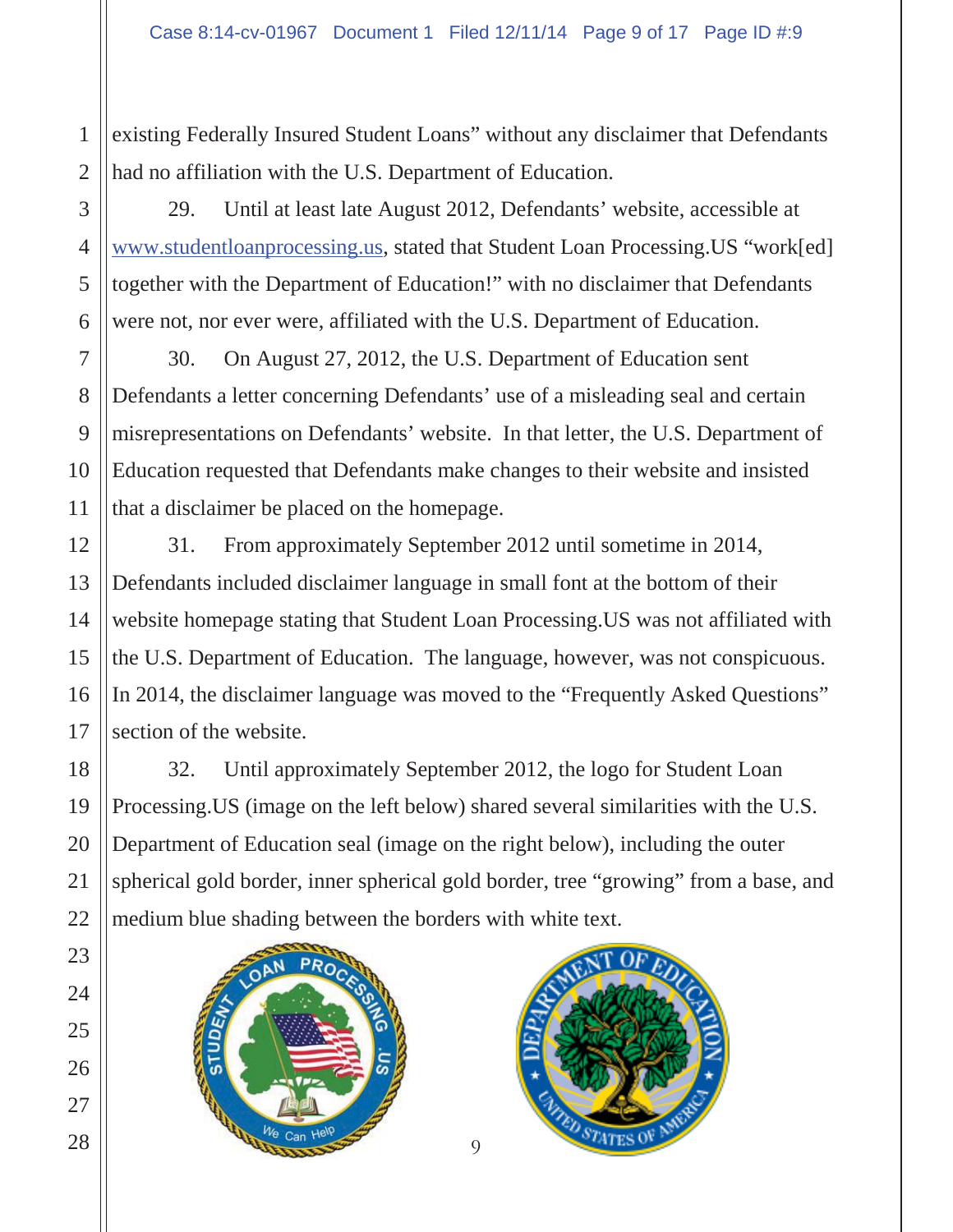33. The logo for Student Loan Processing.US was used on all printed materials distributed to consumers by the Defendants, including the direct mailer described in Paragraph 17 above, as well as on the website and all social media sites for Student Loan Procesing.US.

34. In or around September 2012, Defendants modified the logo to appear as displayed below. While the tree has been removed and replaced by a gold shield and two American flags, the new seal still shares similarities with the U.S. Department of Education seal, including the medium blue shading between the borders with the white text, as well as the inner and outer spherical gold border, and continues to resemble a government seal.



35. As noted above in Paragraph 20, during the enrollment call, Defendants required consumers to provide their confidential 4-digit PIN for the U.S. Department of Education's National Student Loan Data System ("NSLDS"). In requesting this information, employees stated that they "already [had] access to the DOE's National Student Loan Database" but noted that they needed to "verify [the consumer's] information and answer to the challenge question." Employees then used the borrower's 4-digit PIN to log into NSLDS as if they were the borrower. If consumers could not recall their 4-digit PIN, the employees requested a duplicate PIN on the borrower's behalf.

36. In truth and in fact, the NSLDS "access" that Defendants represented to "already have" was no more than public access to the NSLDS Student Access

1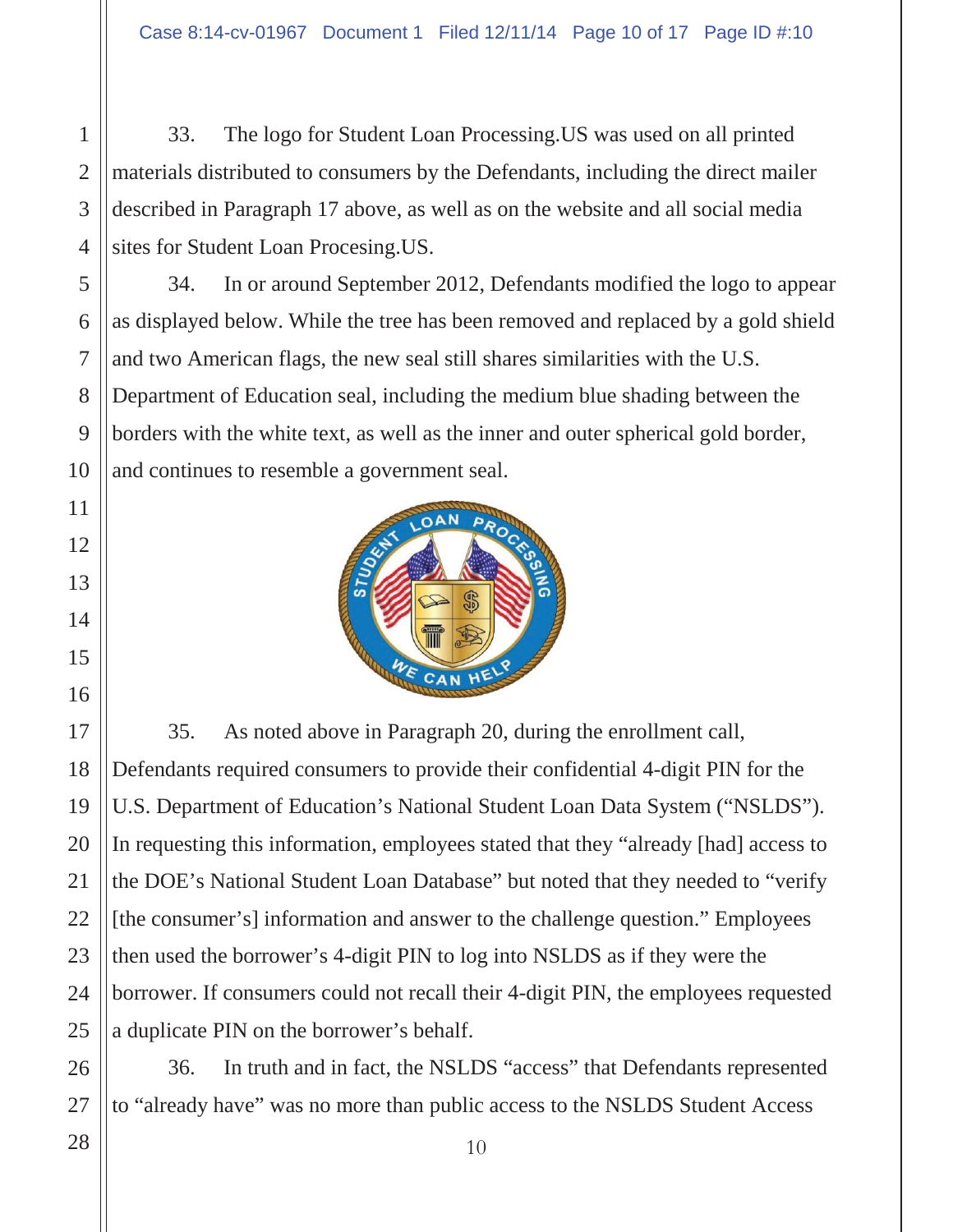1 website, which anyone, including the borrower, could have accessed at www.nslds.ed.gov.

# **Defendants' Misrepresentations Related to the Cost of Their Student Debt Relief Services**

37. Throughout the relevant time period, Defendants also misled consumers about the price of their services, including the fact that the quoted price included a recurring monthly maintenance fee charged by Defendants.

38. During the enrollment call, Defendants directed their student loan "specialists" to include the recurring monthly fee in the new monthly payment amount that the consumer would be expected to pay if she enrolled with Student Loan Processing.US and were put in a U.S. Department of Education repayment program. In discussing the consumer's eligibility for a U.S. Department of Education repayment program, Defendants would advise borrowers that the repayment program that could save them the most money over the life of a loan was a program where "the monthly payment" was only "\$<sub>\_\_\_</sub> per month for \_\_\_ months." The quoted figure included the \$39 monthly payment amount.

39. Later in the enrollment call, Defendants separately disclosed the enrollment fee and the recurring monthly fee, but downplayed those fees by stating that "all of the saving and the payments we discussed already have all of the fees for our services included and there are no additional costs whatsoever." Defendants also explained that the recurring monthly fee was required because Defendants have to "re-certify [the consumer's] eligibility for the [repayment] program every twelve months," even though such recertification is not required for every repayment program.

40. Defendants failed, during the enrollment call, to clearly and expressly explain that the recurring monthly maintenance fee would be charged for the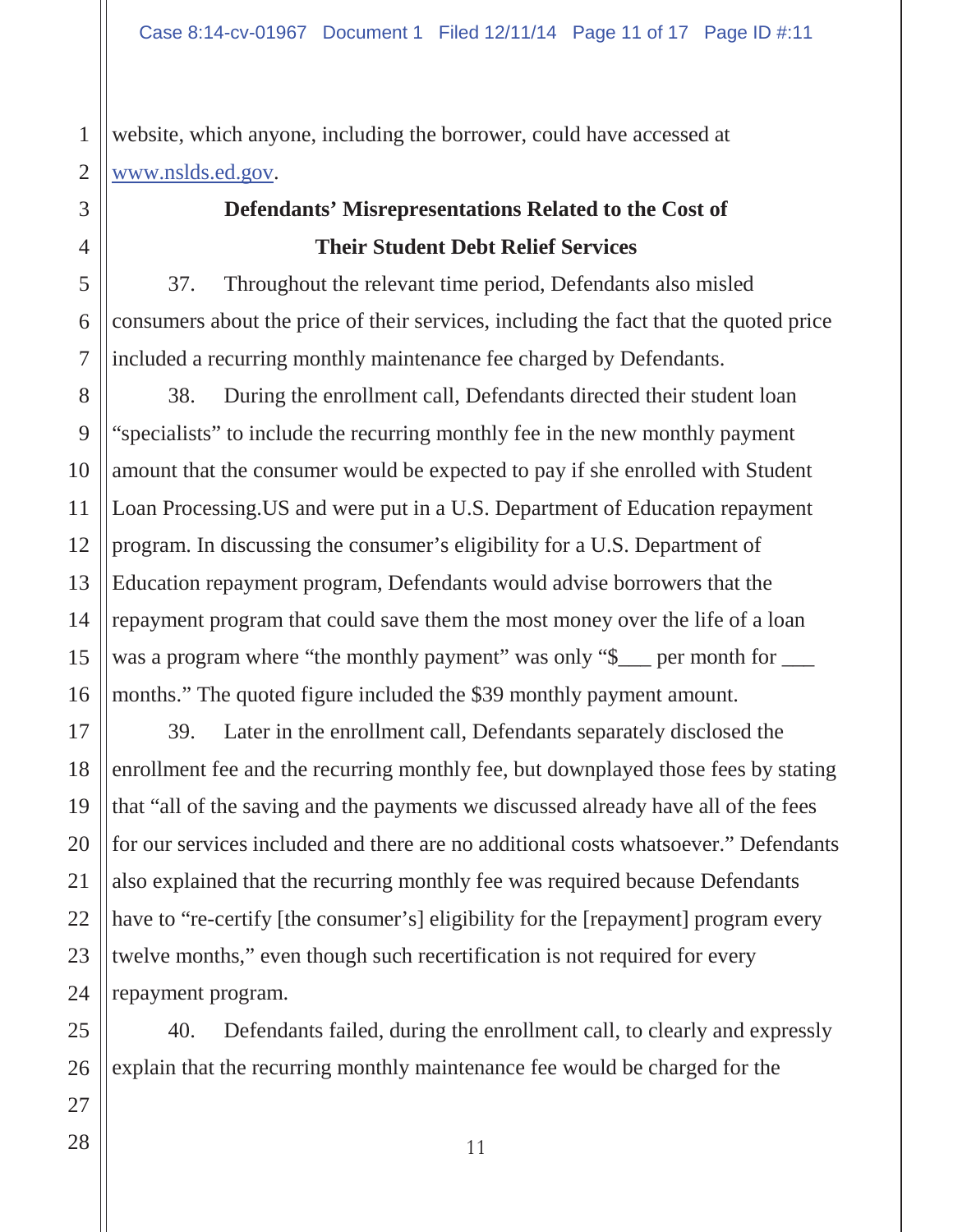repayment term of the borrower's federal student loans, and made no statements about the duration of the recurring fee.

41. For at least some consumers whose financial circumstances could potentially qualify them for a \$0 monthly payment, Defendants regularly advised those consumers that Student Loan Processing.US could get that consumer's monthly payment amount "down to \$39," without separately explaining that the entire \$39 payment would be paid to Defendants as a monthly fee, rather than payment toward the consumer's federal student loans. These types of statements, as well as those described in the preceding paragraphs, were made before a consumer consented to payment, as well as during the actual enrollment (when payment was made).

#### **COUNT I**

#### **(Abusive Telemarketing Act or Practice Related to Advance Fees)**

42. The allegations in Paragraphs 1 to 41 are incorporated here by reference.

43. It is an abusive telemarketing act or practice and a violation of the TSR for any seller or telemarketer to request or receive payment of any fee or consideration for any debt relief service until and unless:

- a. The seller or telemarketer has renegotiated, settled, reduced, or otherwise altered the terms of at least one debt pursuant to a settlement agreement, debt management plan, or other such valid contractual agreement executed by the customer;
	- b. The customer has made at least one payment pursuant to that settlement agreement, debt management plan, or other valid contractual agreement between the customer and the creditor or debt collector; and

1

2

3

4

5

6

7

8

9

10

11

12

13

14

15

16

17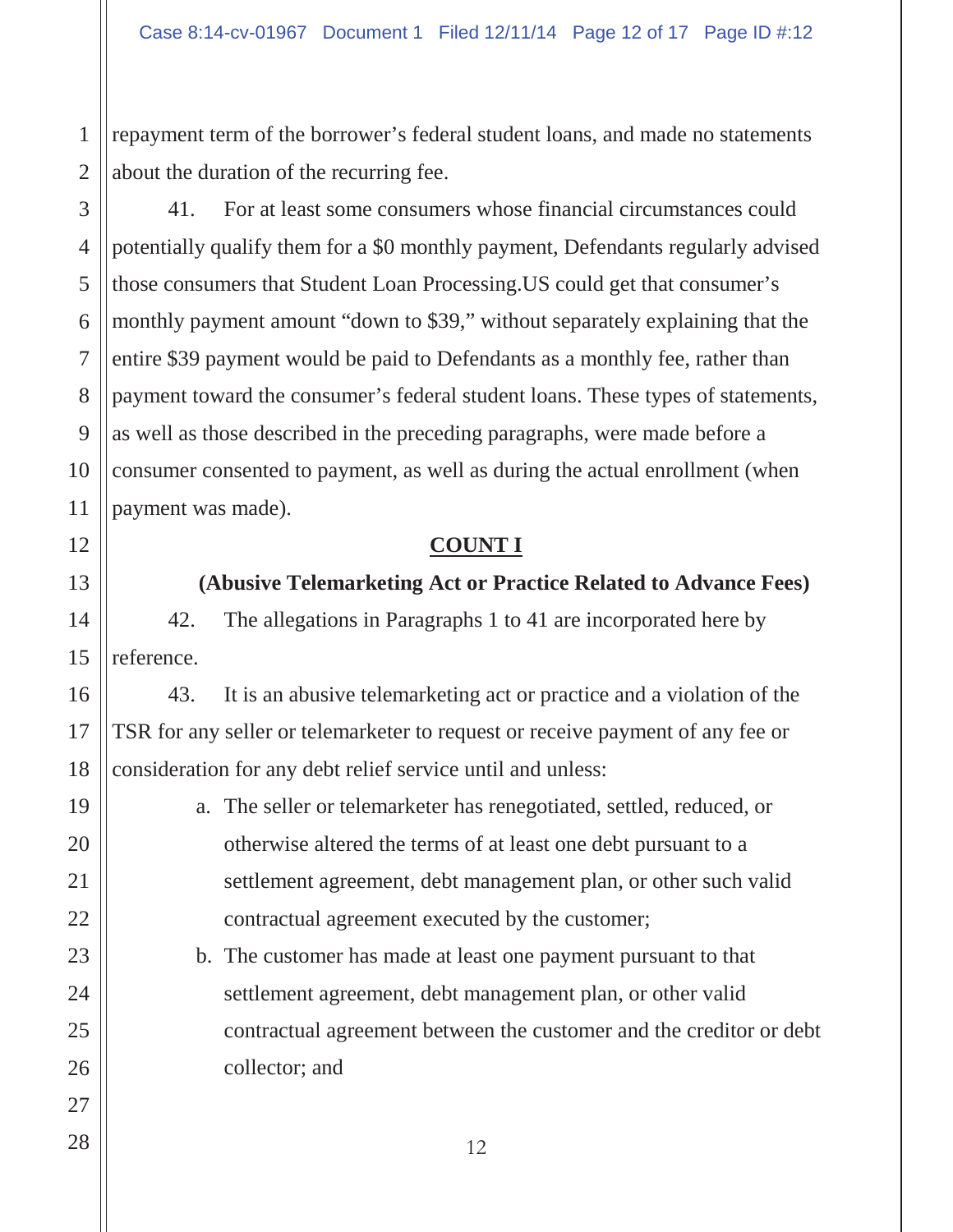c. To the extent that debts enrolled in a service are renegotiated, settled, reduced, or otherwise altered individually, the fee or consideration either (1) bears the same proportional relationship to the total fee for renegotiating, settling, reducing, or altering the terms of the entire debt balance as the individual debt amount bears to the entire debt amount; or (2) is a percentage of the amount saved as a result of the renegotiation, settlement, reduction, or alteration. 16 C.F.R. §  $310.4(a)(5)(i)$ .

44. Defendants are a "sellers" or "telemarketers" engaged in the "telemarketing" of "debt relief services" as defined by the TSR. 16 C.F.R. §§  $310.2(m)$ , (aa), (cc), and (dd).

45. In numerous instances during the relevant time period, in connection with telemarketing student loan debt relief services, Defendants have requested and received payment of a fee or consideration for a debt relief service before (1) it has renegotiated, settled, reduced, or otherwise altered the terms of at least one debt pursuant to a settlement agreement, debt management plan, or otherwise such valid contractual agreement executed by the customer; and (2) the customer made at least one payment pursuant to that agreement.

46. Therefore, Defendants have engaged in abusive telemarketing acts or practices in violation of the TSR. 16 C.F.R.  $\S 310.4(a)(5)(i)$ .

## **COUNT II**

**(Deceptive Telemarketing Act or Practice Related to Government Affiliation)**

47. The allegations in Paragraphs 1 to 41 are incorporated here by reference.

48. It is a deceptive telemarketing act or practice and a violation of the TSR for any seller or telemarketer to misrepresent, directly or by implication, in the sale of good or services, a seller's or telemarketer's affiliation with, or

13

1

2

3

4

5

6

7

8

9

10

11

12

13

14

15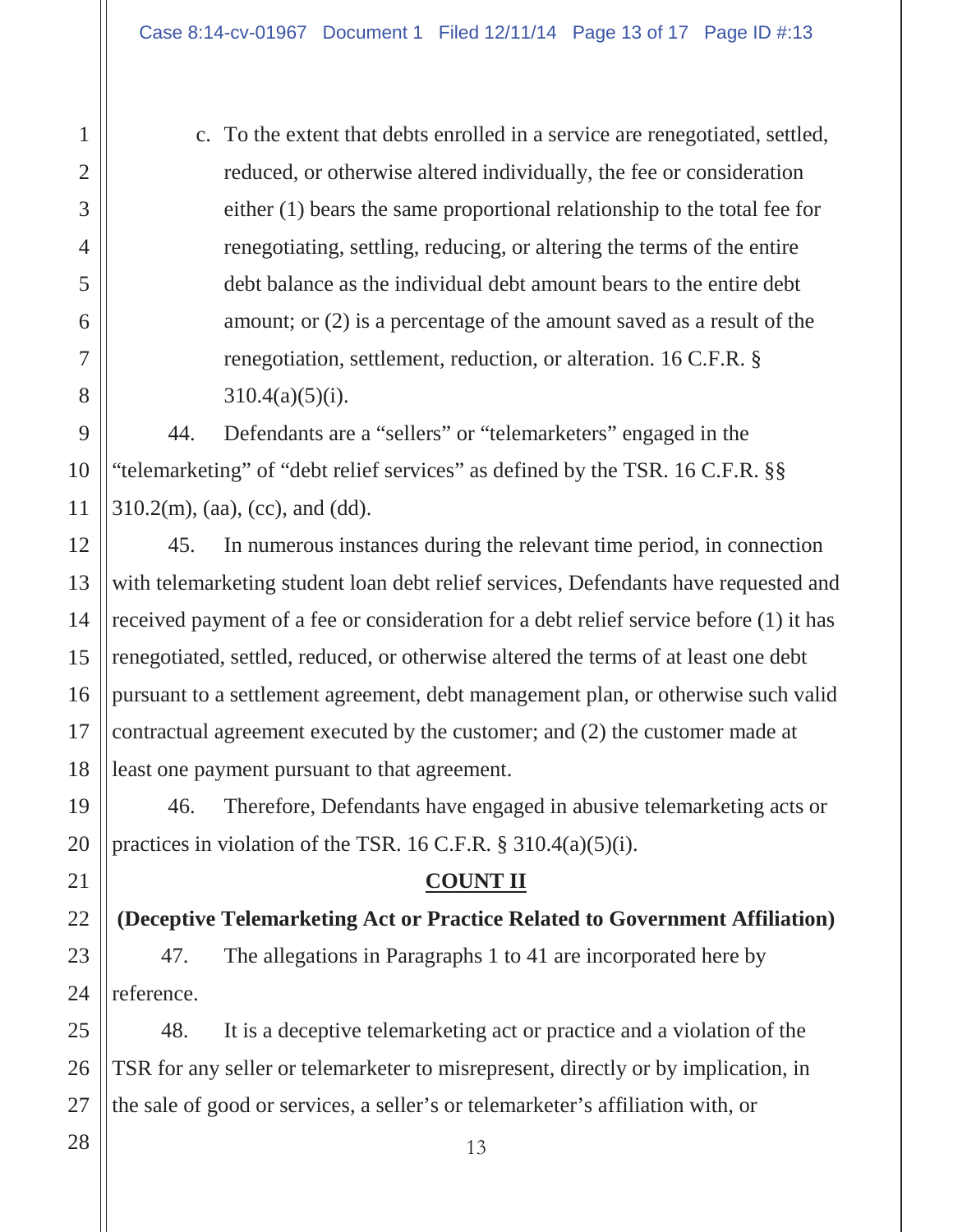1 2 endorsement or sponsorship by, any person or government entity. 16 C.F.R. § 310.3(a)(2)(vii).

49. As described above, in numerous instances during the relevant time period, in the course of telemarketing student loan debt relief services, Defendants made misrepresentations, directly or by implication, that created the net impression that Defendants were affiliated with, endorsed by, or sponsored by the U.S. Department of Education, a federal government entity.

50. Therefore, Defendants have engaged in deceptive telemarketing acts or practices in violation of the TSR. 16 C.F.R. § 310.3(a)(2)(vii).

**COUNT III**

#### **(Deceptive Telemarketing Act or Practice Related to Cost)**

51. The allegations in Paragraphs 1 to 41 are incorporated here by reference.

52. It is a deceptive telemarketing act or practice and a violation of the TSR for any seller or telemarketer, before a customer consents to pay for goods or services offered, to fail to disclose truthfully, in a clear and conspicuous manner, the total costs to purchase, receive, or use, and the quantity of, any good or services that are the subject of the sales offer. 16 C.F.R.  $\S 310.3(a)(1)(i)$ .

53. It is a deceptive telemarketing act or practice and a violation of the TSR for any seller or telemarketer, to misrepresent, directly or by implication, in the sale of good or services the total costs to purchase, receive, or use, and the quantity of, any goods or services that are the subject of a sales offer. 16 C.F.R. §§ 310.3(a)(2)(i).

54. As described above, in numerous instances during the relevant time period, in the course of telemarketing student loan debt relief services and before the consumer consented to pay, Defendants failed to disclose truthfully, in a clear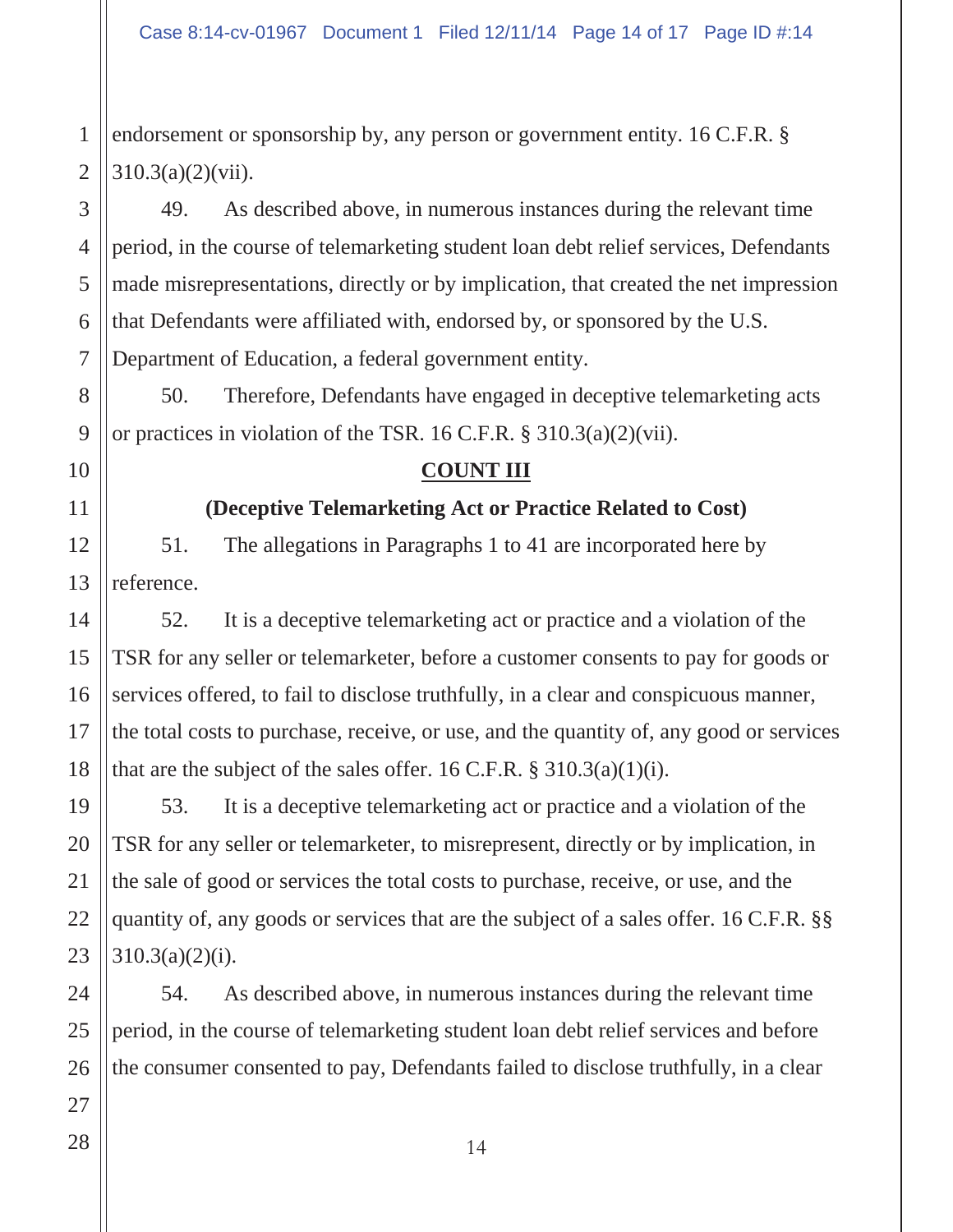1 2 and conspicuous manner, the total costs to purchase, receive, or use the Defendants' goods or services.

55. As described above, in numerous instances during the relevant time period, in the course of telemarketing student loan debt relief services, Defendants misrepresented, directly or by implication, the total costs to purchase, receive, or use Defendants' good or services.

56. Therefore, Defendants have engaged in deceptive telemarketing acts or practices in violation of the TSR. 16 C.F.R.  $\S$ § 310.3(a)(1)(i) and 310.3(a)(2)(i).

#### **COUNT IV**

#### **(Deceptive Acts or Practices Related to Government Affiliation)**

57. The allegations in Paragraphs 1 to 41 are incorporated here by reference.

58. The CFPA prohibits any covered person from engaging in deceptive acts or practices. 12 U.S.C. § 5536(a)(1)(B).

59. As described above, in numerous instances during the relevant time period, in connection with the offering or provision of student loan debt relief services, Defendants made representations, expressly or by implication, that created the net impression that Defendants were affiliated with the U.S. Department of Education.

60. In truth and in fact, Defendants are not, and never have been, affiliated with U.S. Department of Education or any other state or federal government agency. This misrepresentation of government affiliation is material and likely to mislead a reasonable consumer.

61. Therefore, Defendants' misrepresentations as set forth herein constitute deceptive acts and practices in violation of sections  $1031$  and  $1036(a)(1)$ of the CFPA, 12 U.S.C. §§ 5531, 5536(a)(1).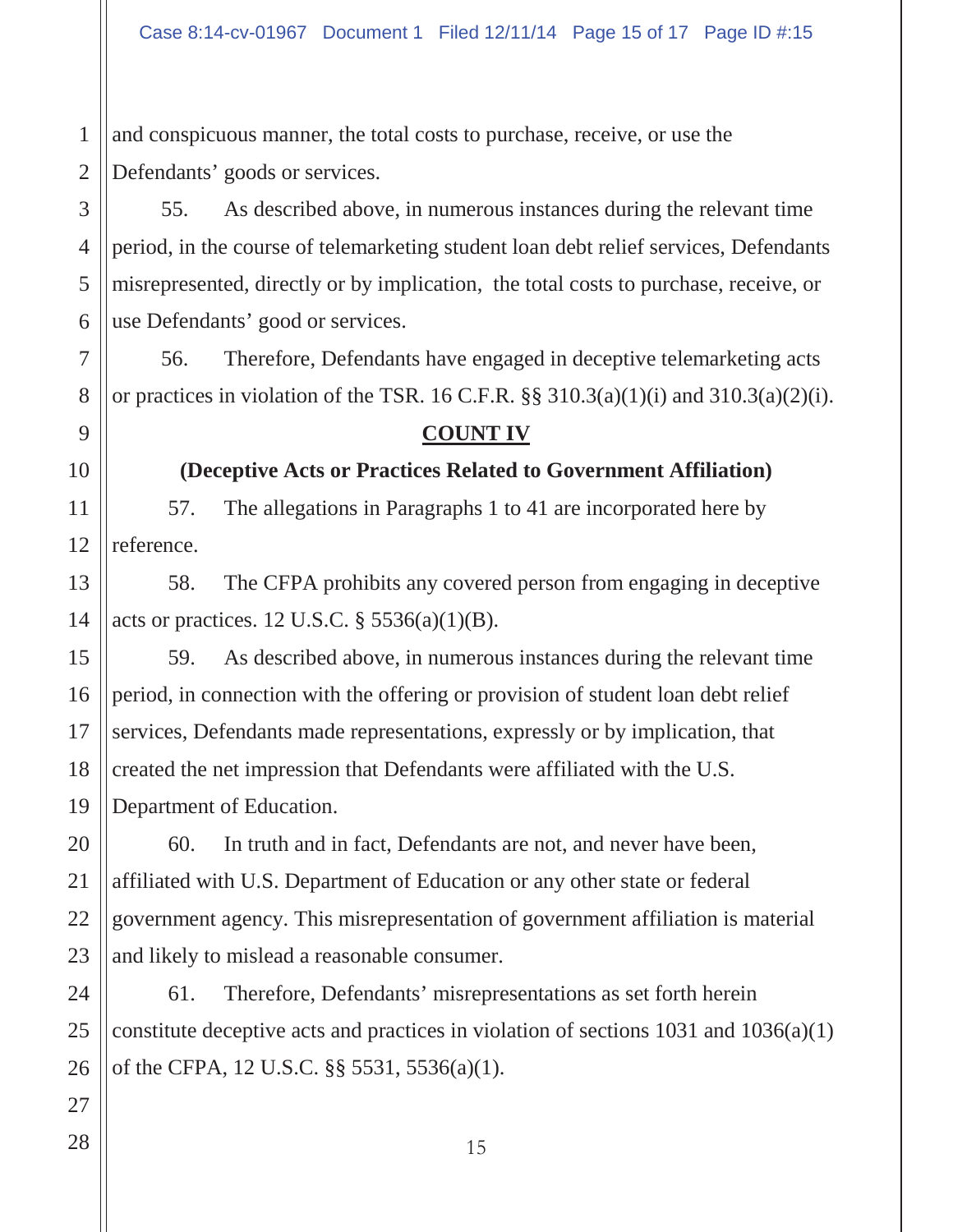# 1 2 3 4 5 6 7 8 9 10 11 12 13 14 15 16 17 18 19 20 21 22 23 24 25 26 27 28

## **COUNT V**

## **(Deceptive Acts or Practices Related to Cost)**

62. The allegations in Paragraphs 1 to 41 are incorporated here by reference.

63. The CFPA prohibits any covered person from engaging in deceptive acts or practices. 12 U.S.C.  $\S$  5536(a)(1)(B).

64. As described above, in numerous instances during the relevant time period, in connection with the offering or provision of student loan debt relief services, Defendants failed to clearly disclose and misrepresented the total cost of Defendants' student loan debt relief services. This misrepresentation related to the cost of Defendants' services is material and likely to mislead a reasonable consumer.

65. Therefore, Defendants' misrepresentations as set forth herein constitute deceptive acts and practices in violation of sections  $1031$  and  $1036(a)(1)$ of the CFPA, 12 U.S.C. §§ 5531, 5536(a)(1).

# **THE COURT'S POWER TO GRANT RELIEF**

66. The CFPA empowers this Court to grant any appropriate legal or equitable relief with respect to violations of Federal consumer financial law, including, without limitation, permanent or temporary injunction, rescission or reformation of contracts, the refund of moneys paid, restitution, disgorgement or compensation for unjust enrichment, and civil money penalties. 12 U.S.C. §§ 5565.

# **PRAYER FOR RELIEF**

WHEREFORE, the Bureau requests that the Court: a. Permanently enjoin Defendants from committing future violations of the TSR and the CFPA;